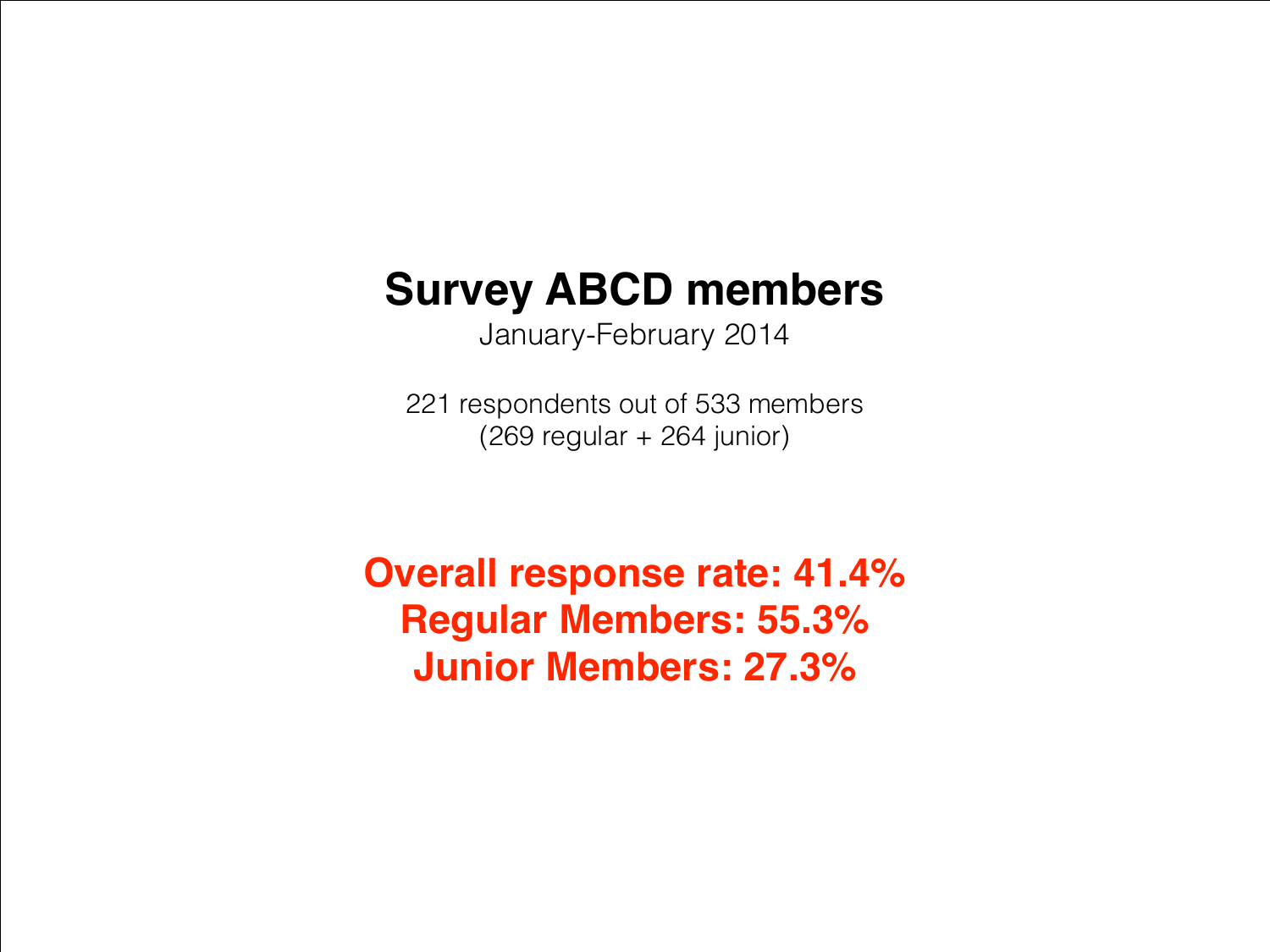### **Personal Profiles**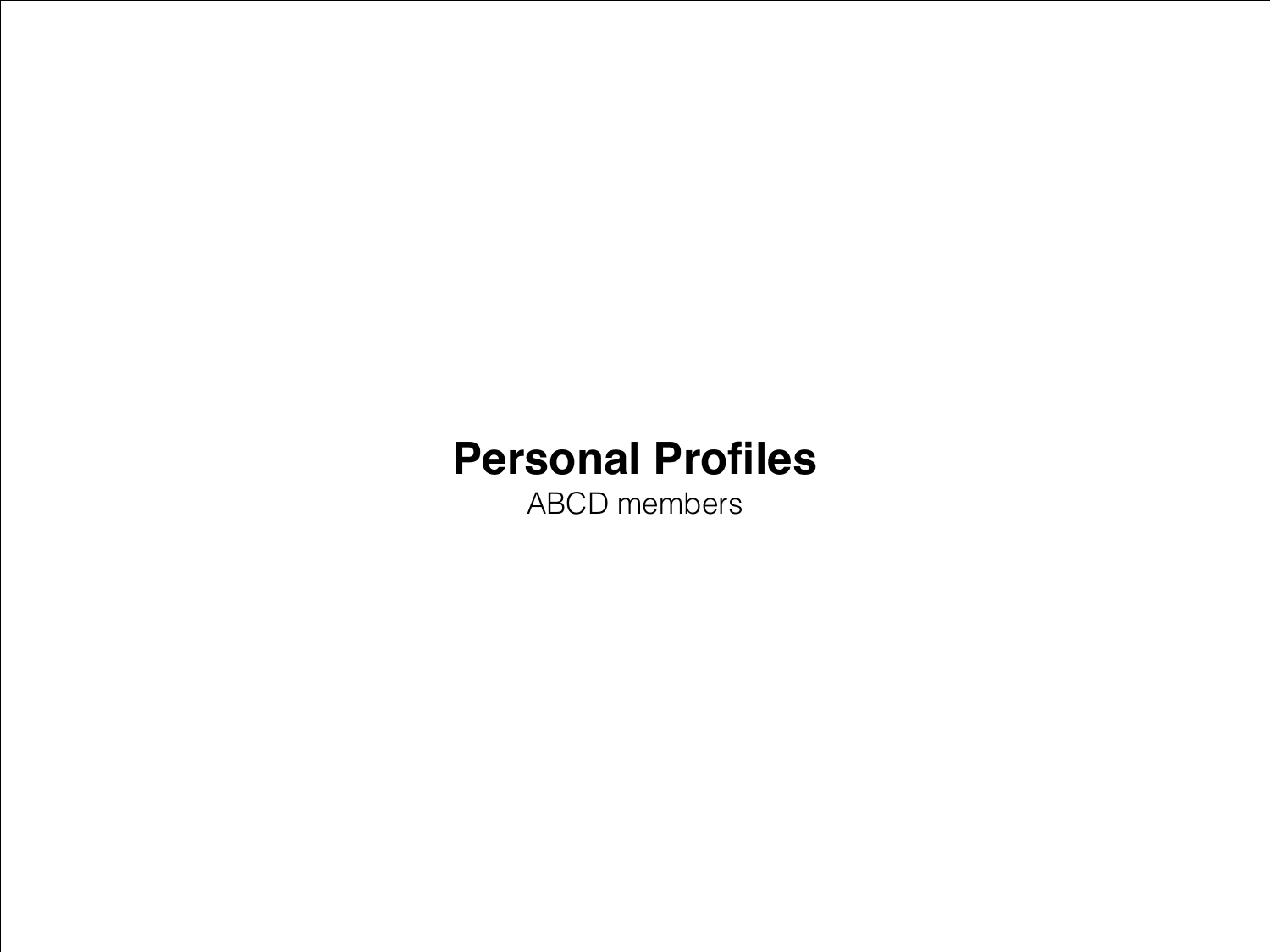**Average age** (out of 221 respondents)

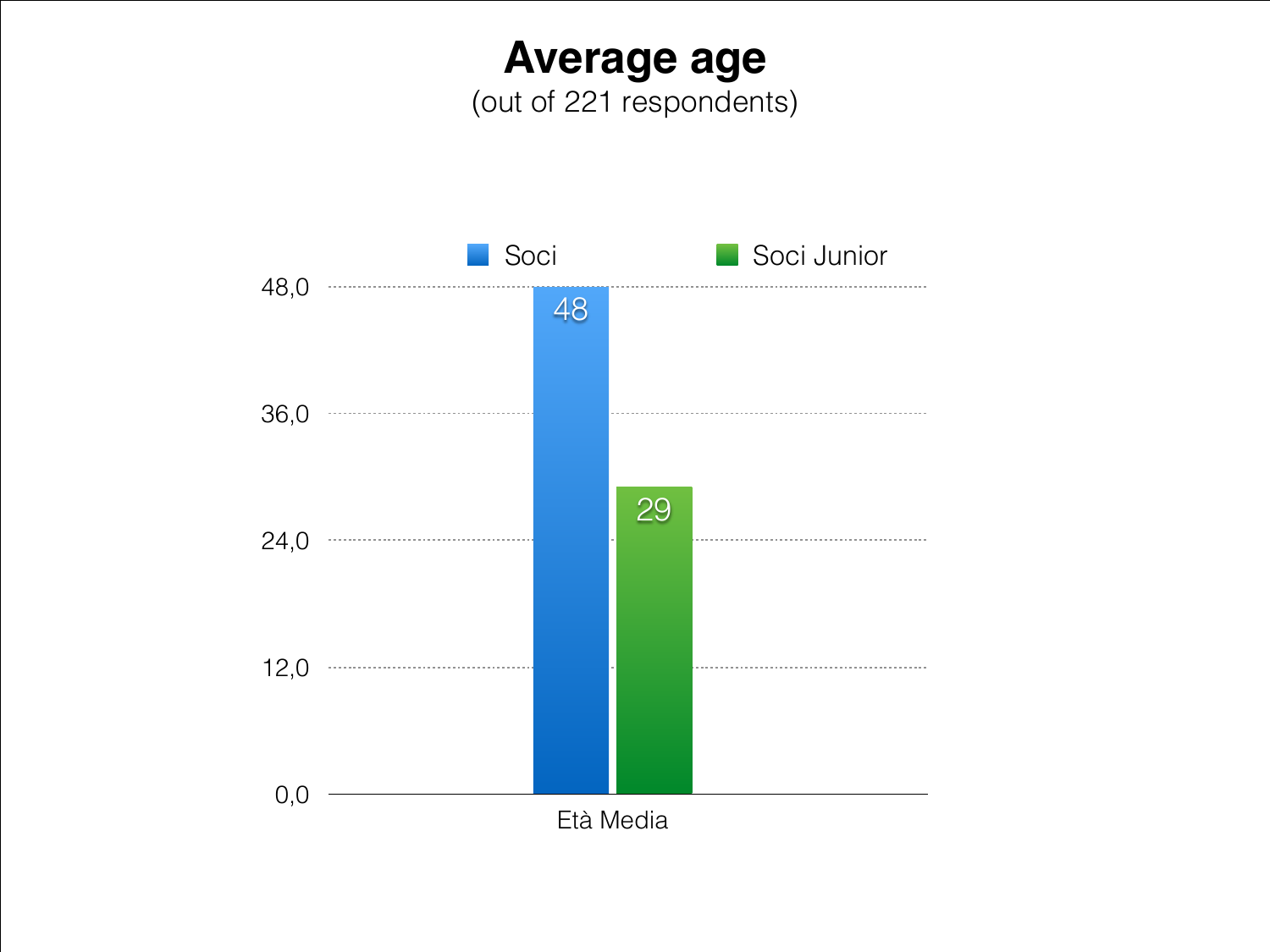### **Academic Degree**

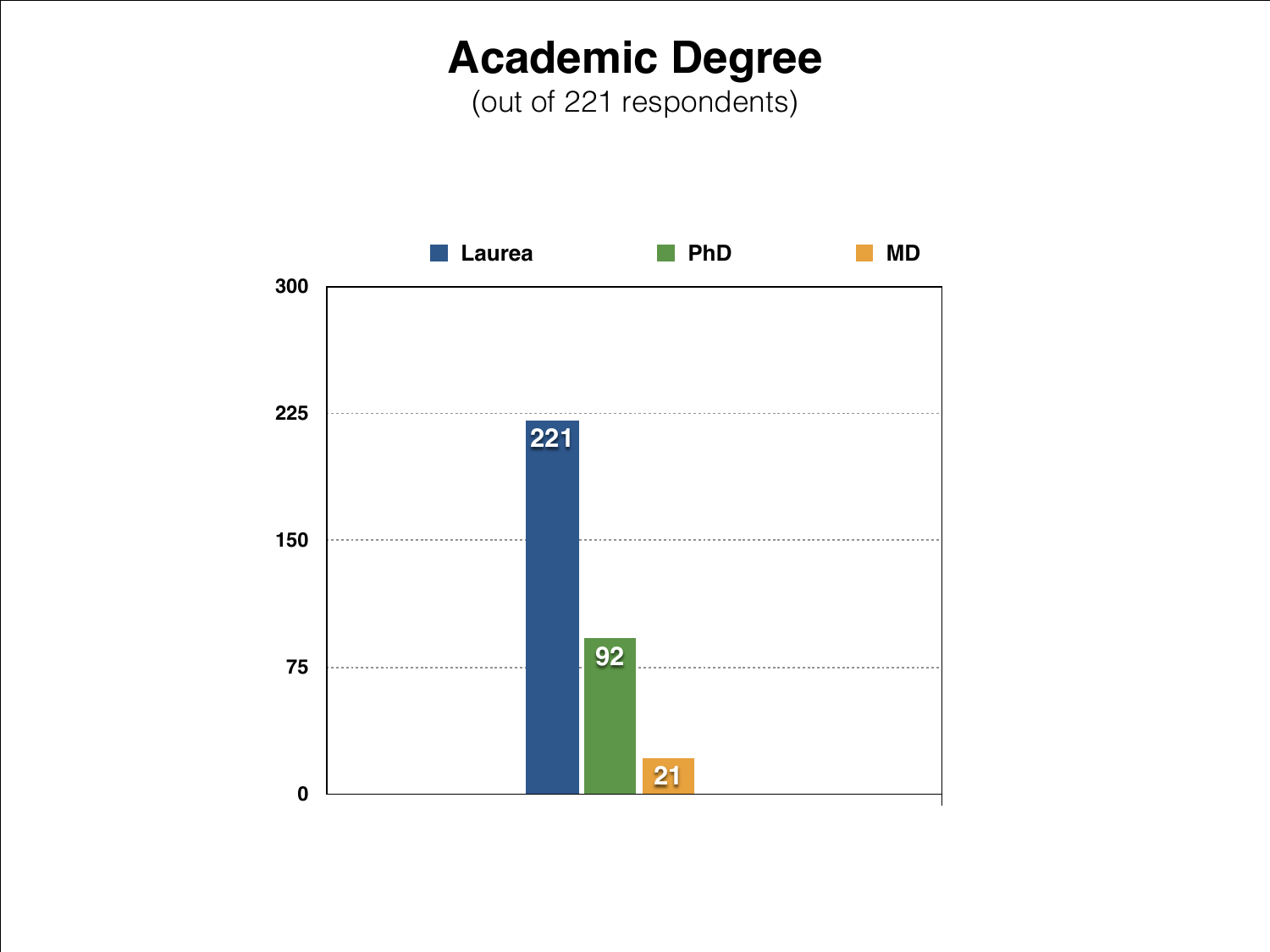Posizione lavorativa (out of 190 respondents)



- Docente di Ruolo **Co. Pro.** Co. Pro. **Co. Assegno Ricerca** PhD student
- Ricercatore Industria **O** Docente a contratto **O** Ricercatore altri Enti
	-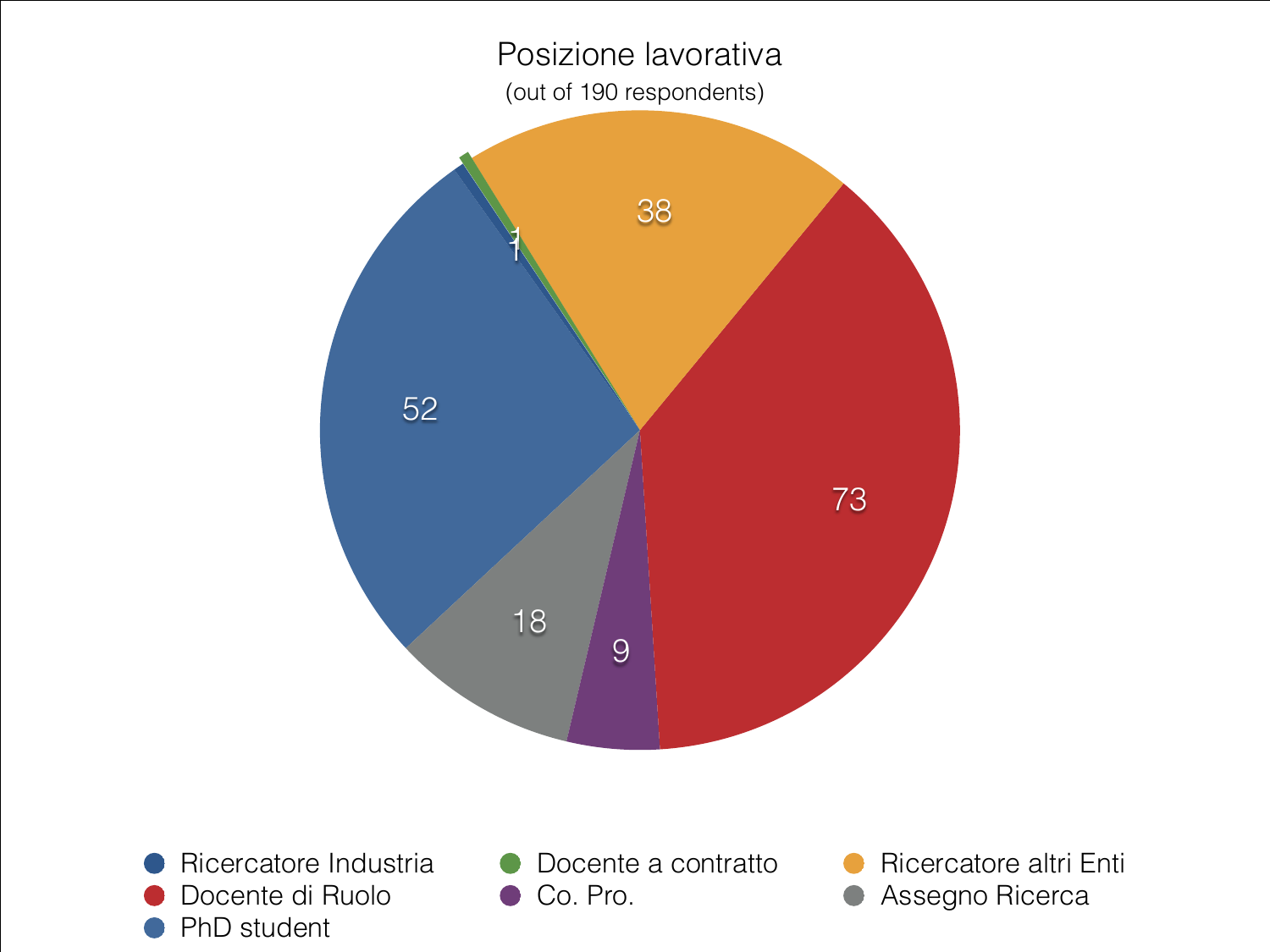

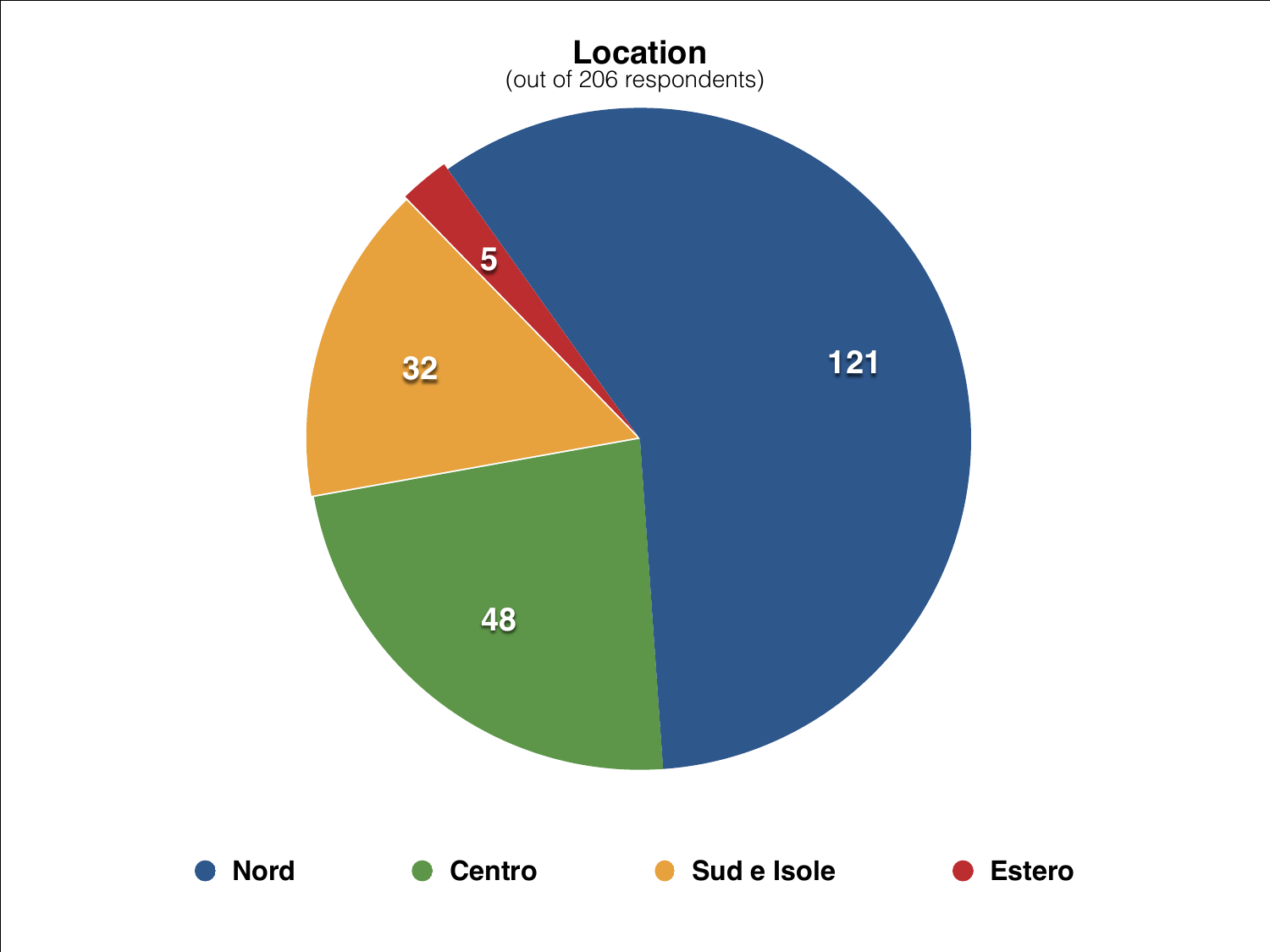#### **Membership Status**

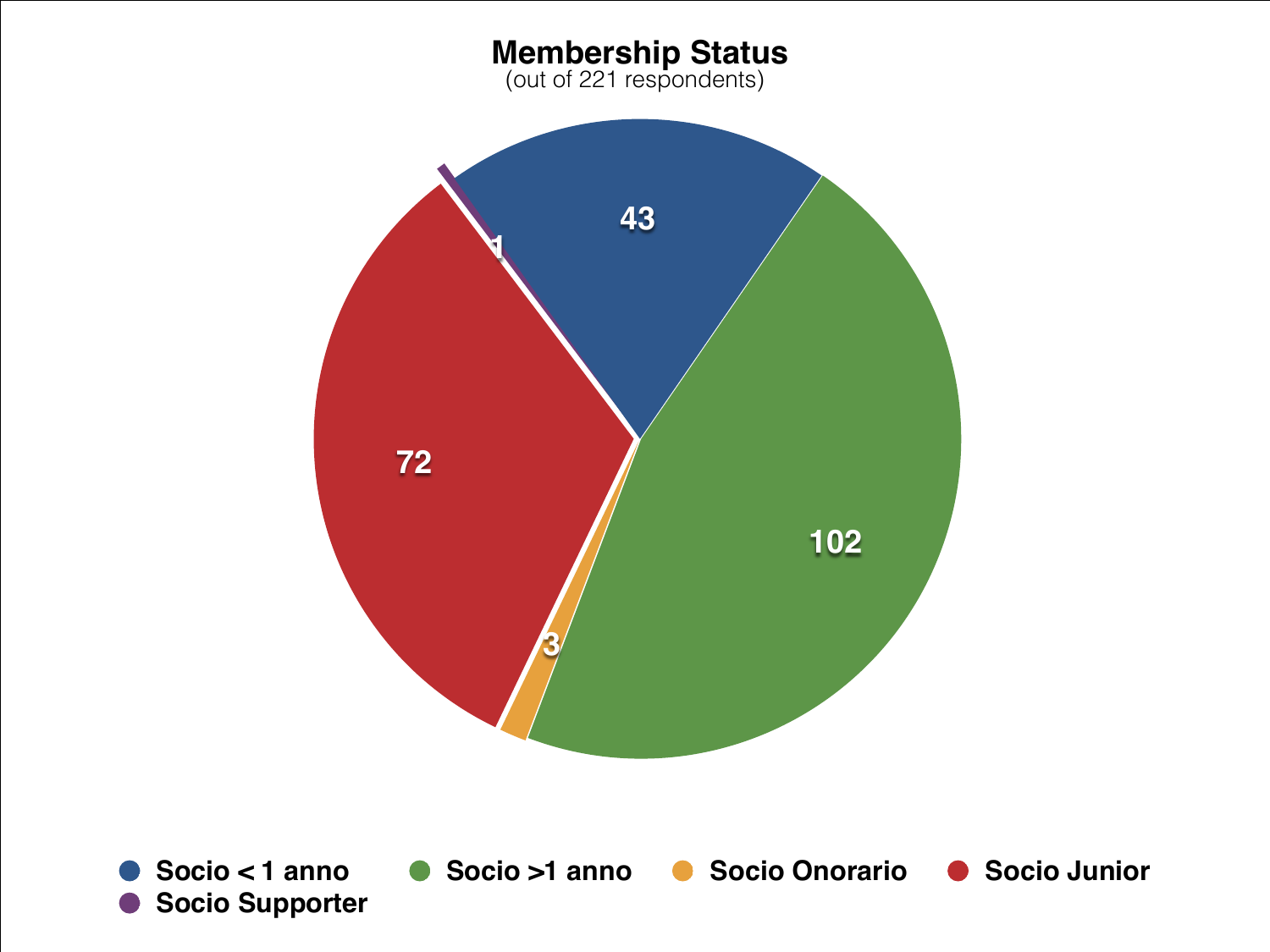# **Scientific Interests**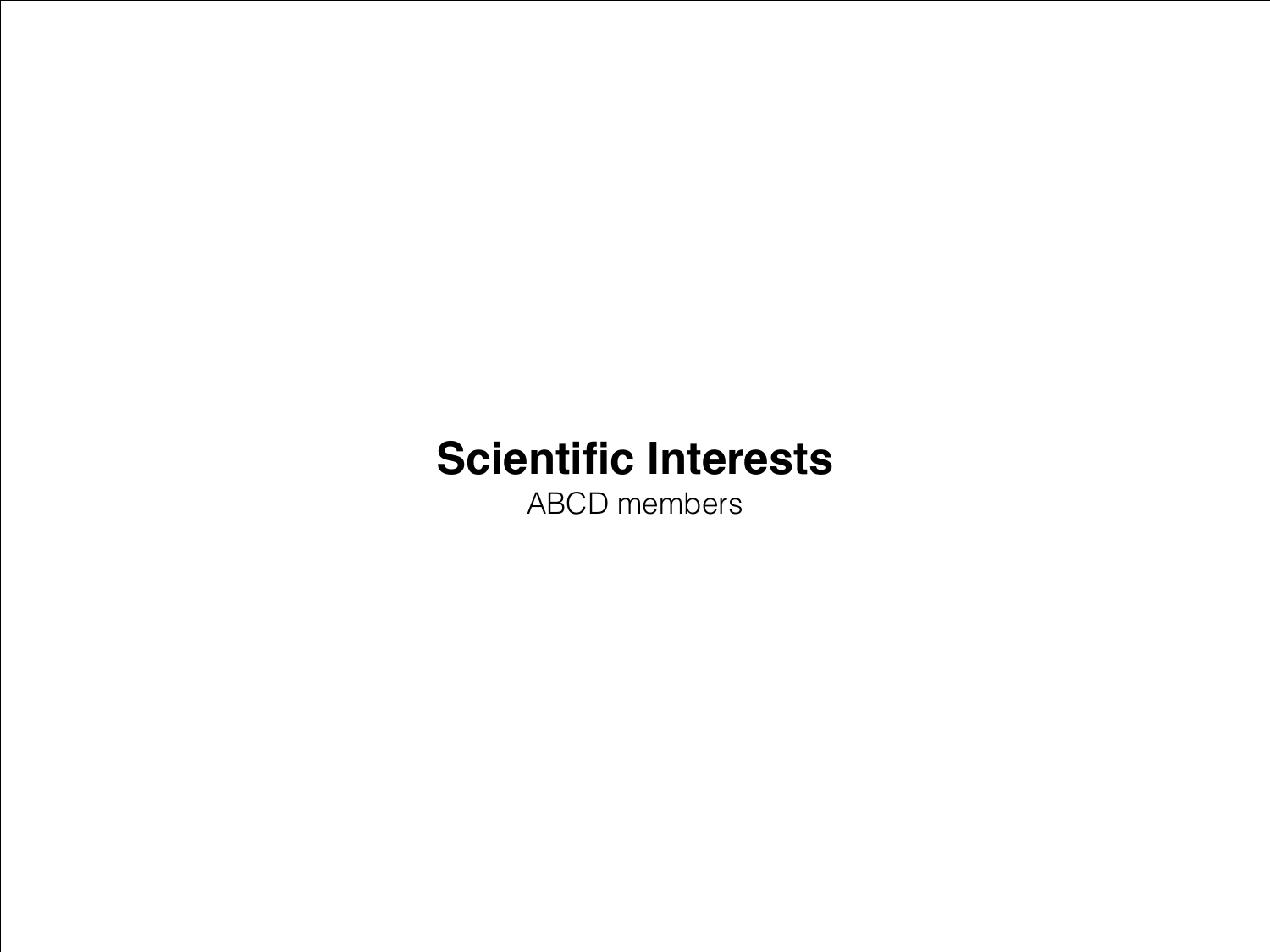

**Stem Cells •• Cell & Molecular Biology • Genomics & Epigenomics • Metabolism Development • Network Biology**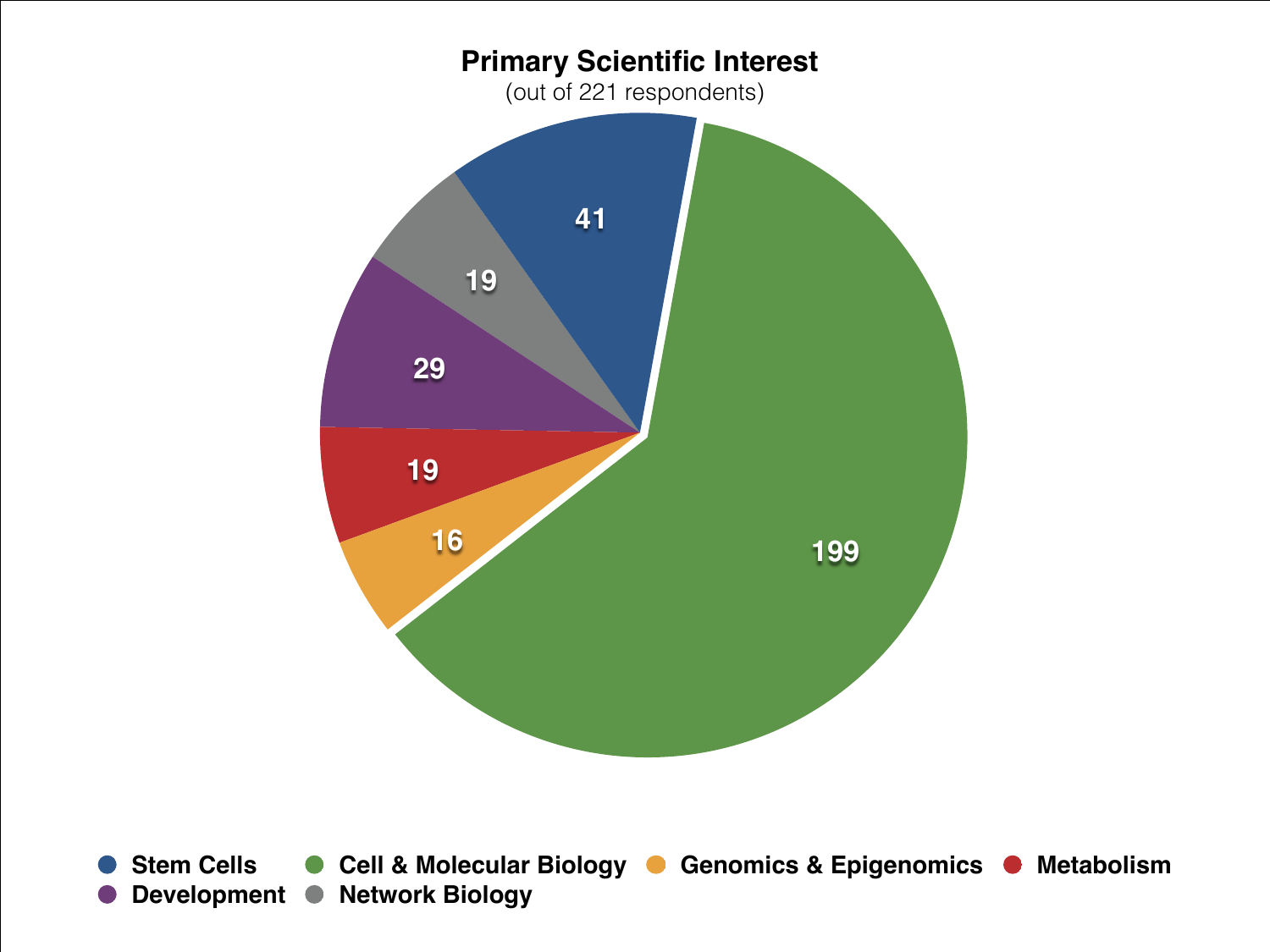

**Stem Cells •• Cell & Molecular Biology •• Genomics & Epigenomics • Metabolism Development • Network Biology**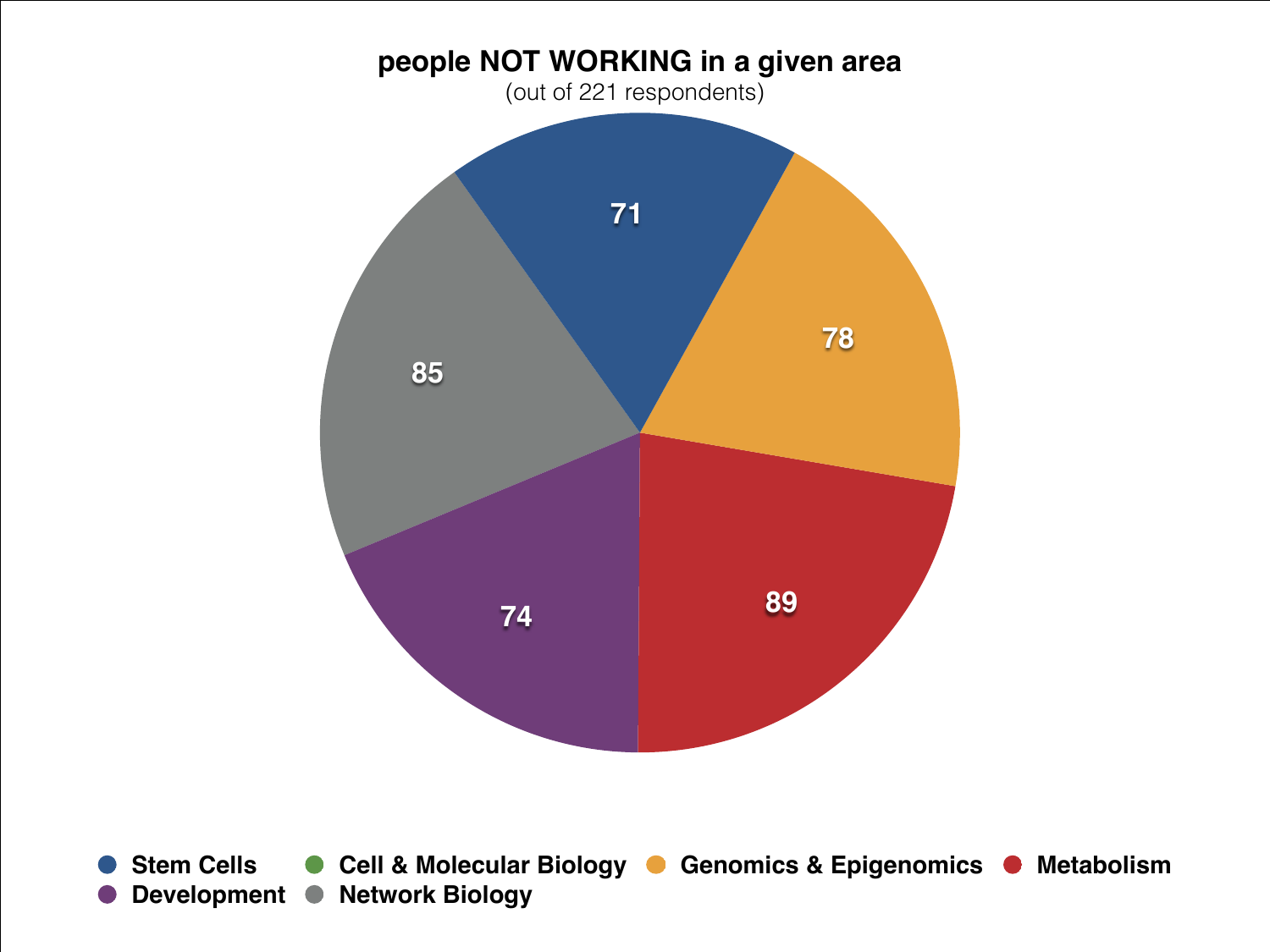#### **Disease-related research & interest**

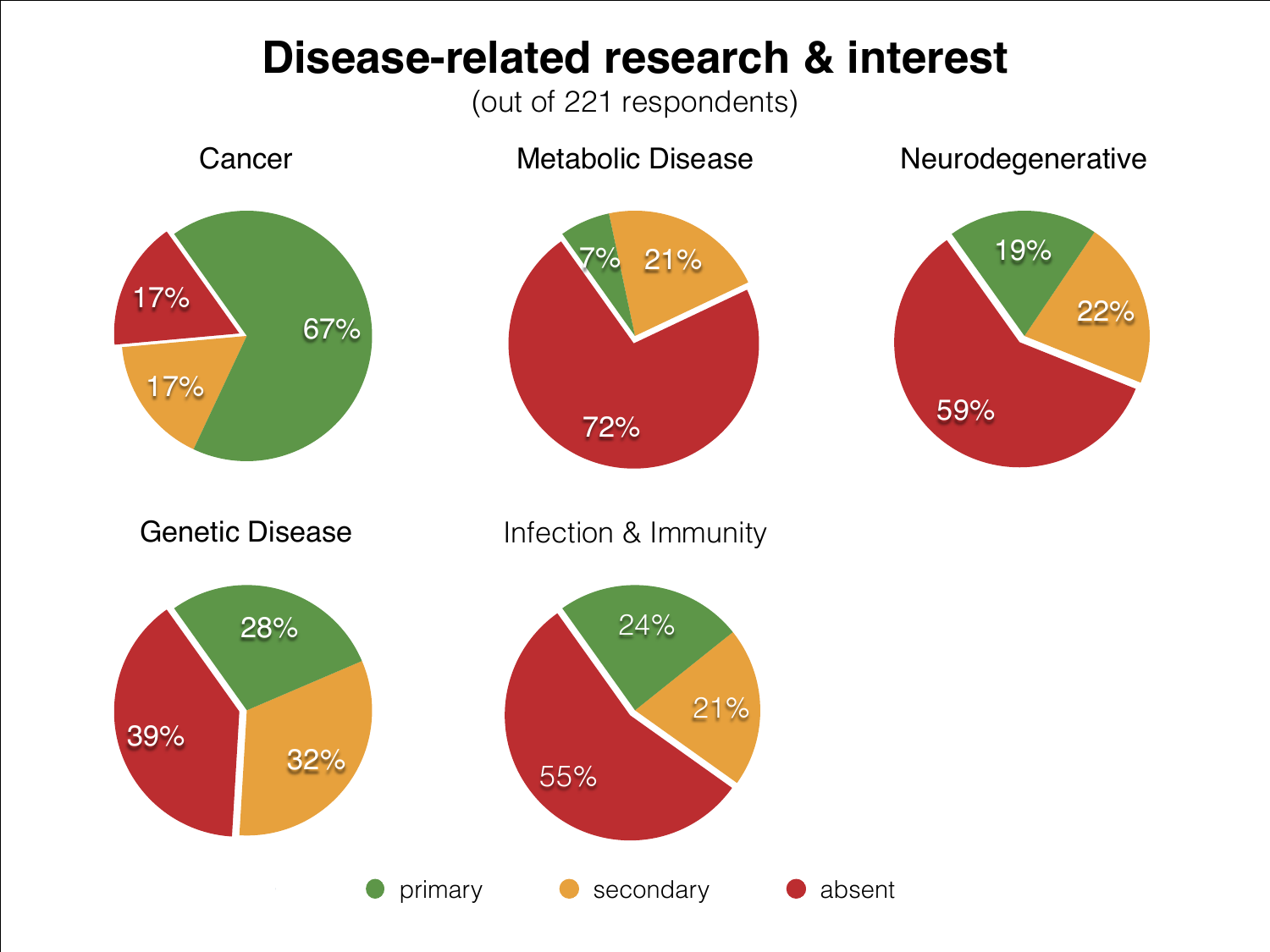## **Technological Approaches**

(out of 221 respondents)



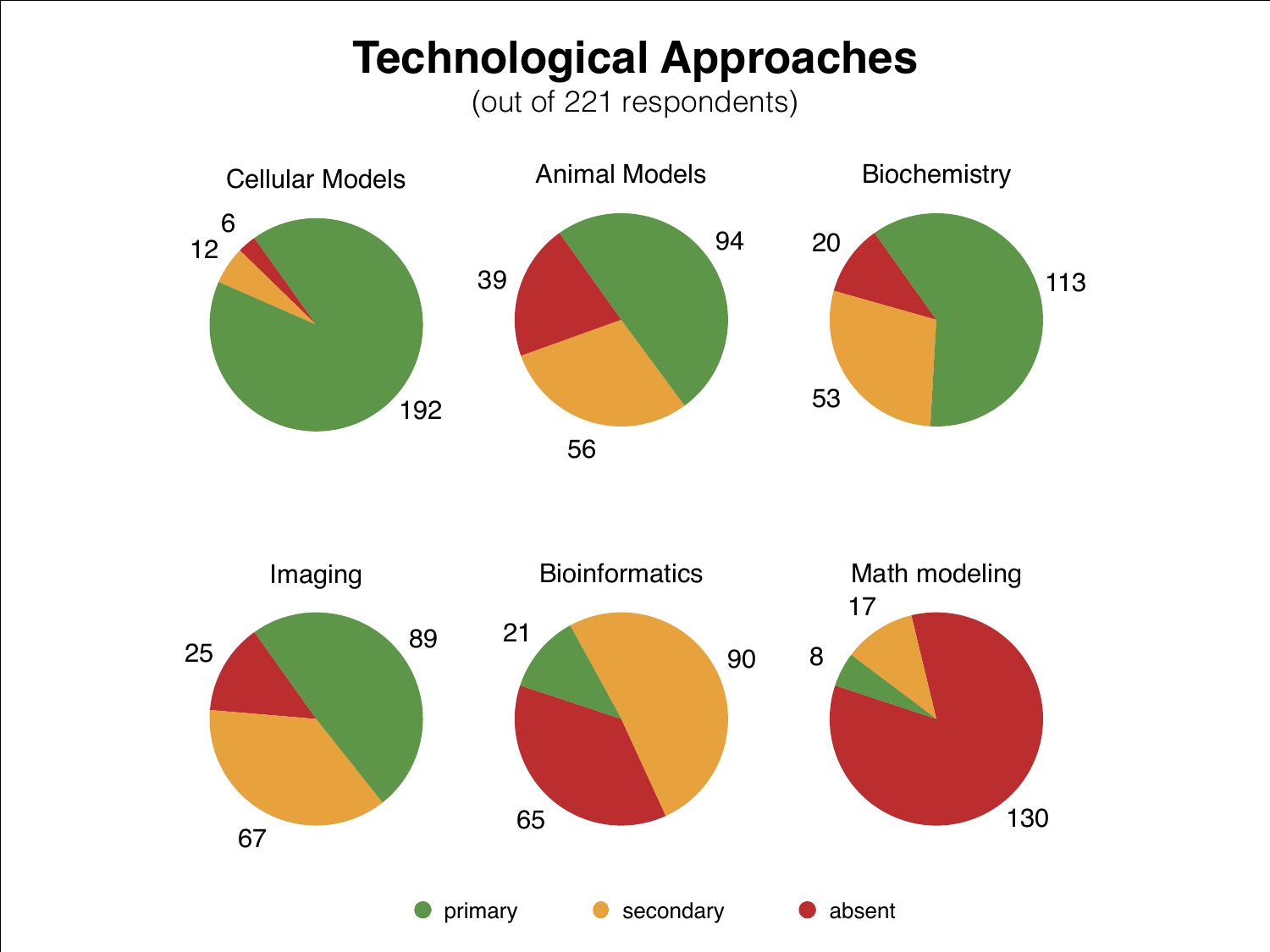# **Teaching & Mentoring**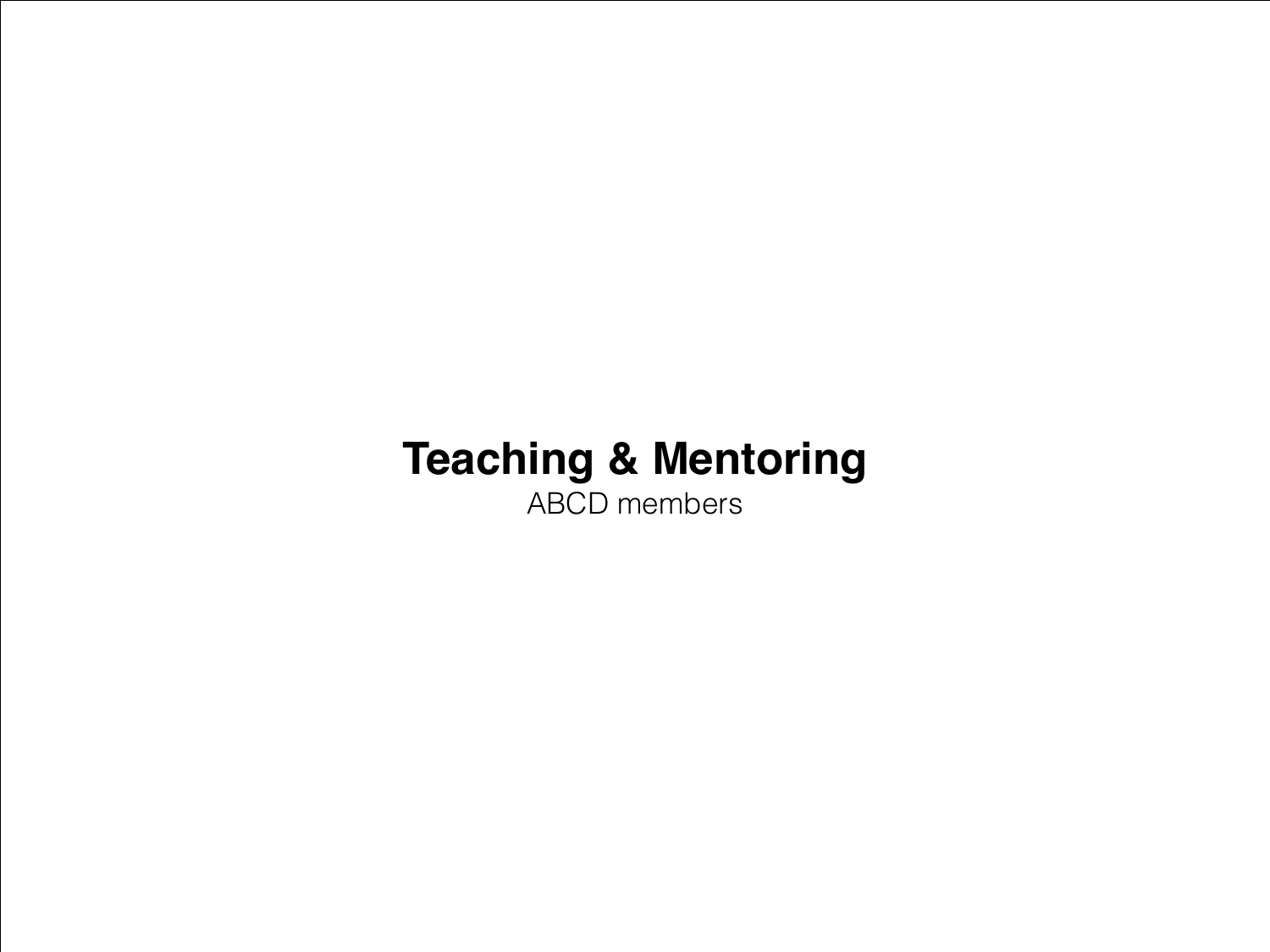## **Teaching & Mentoring**

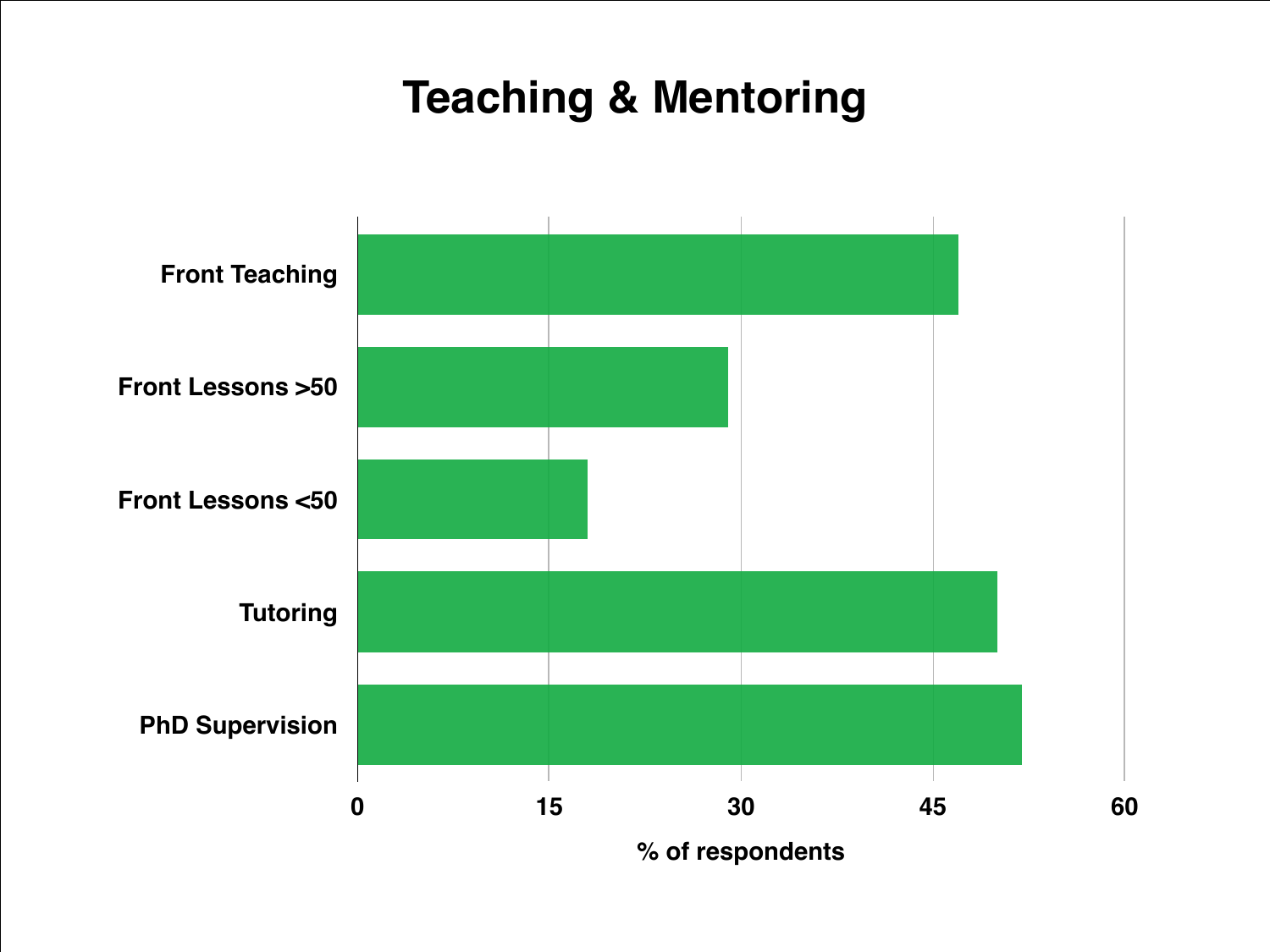# **Networking Activities**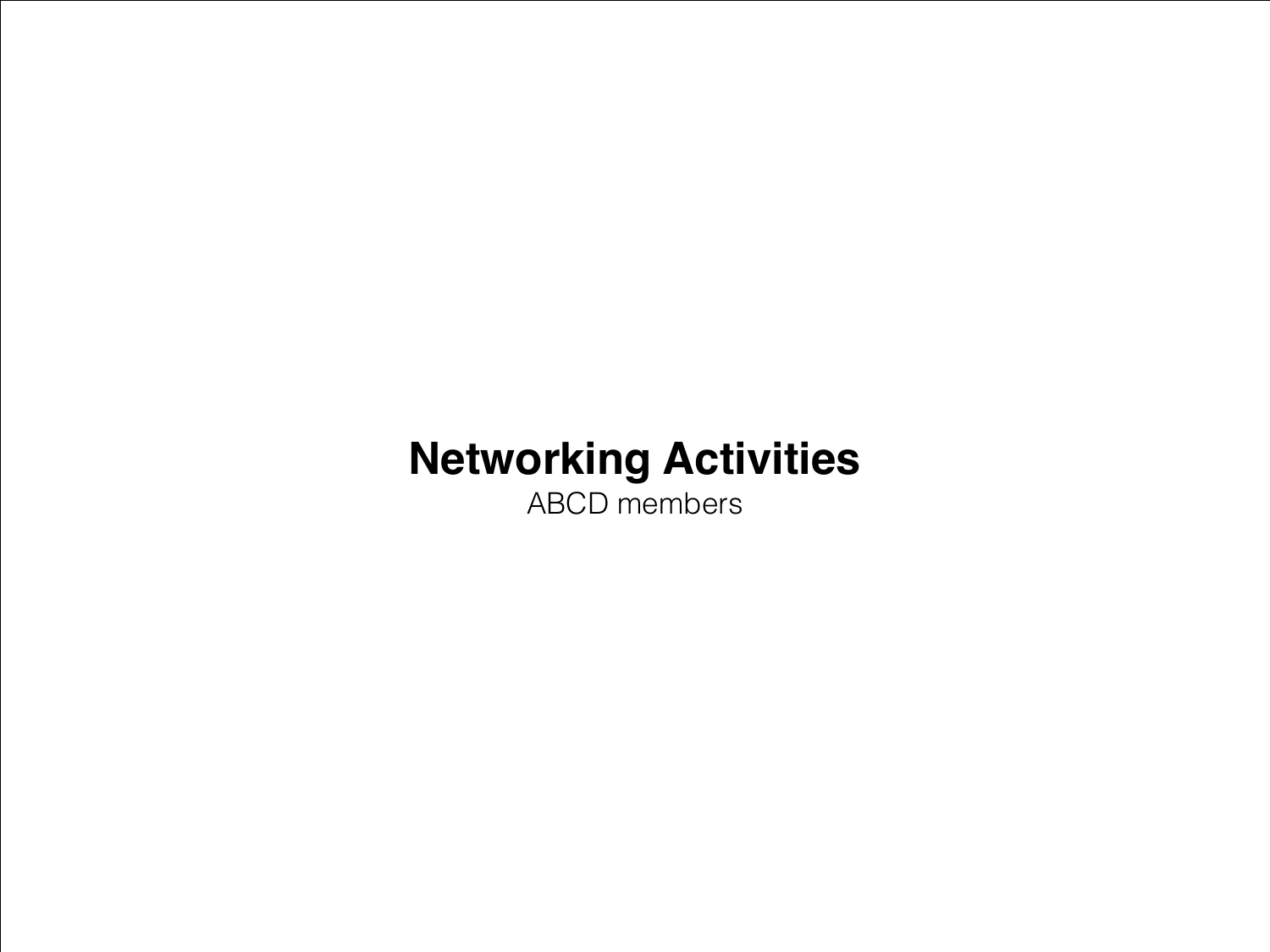

#### **National Meetings per year**

**International Meetings per year**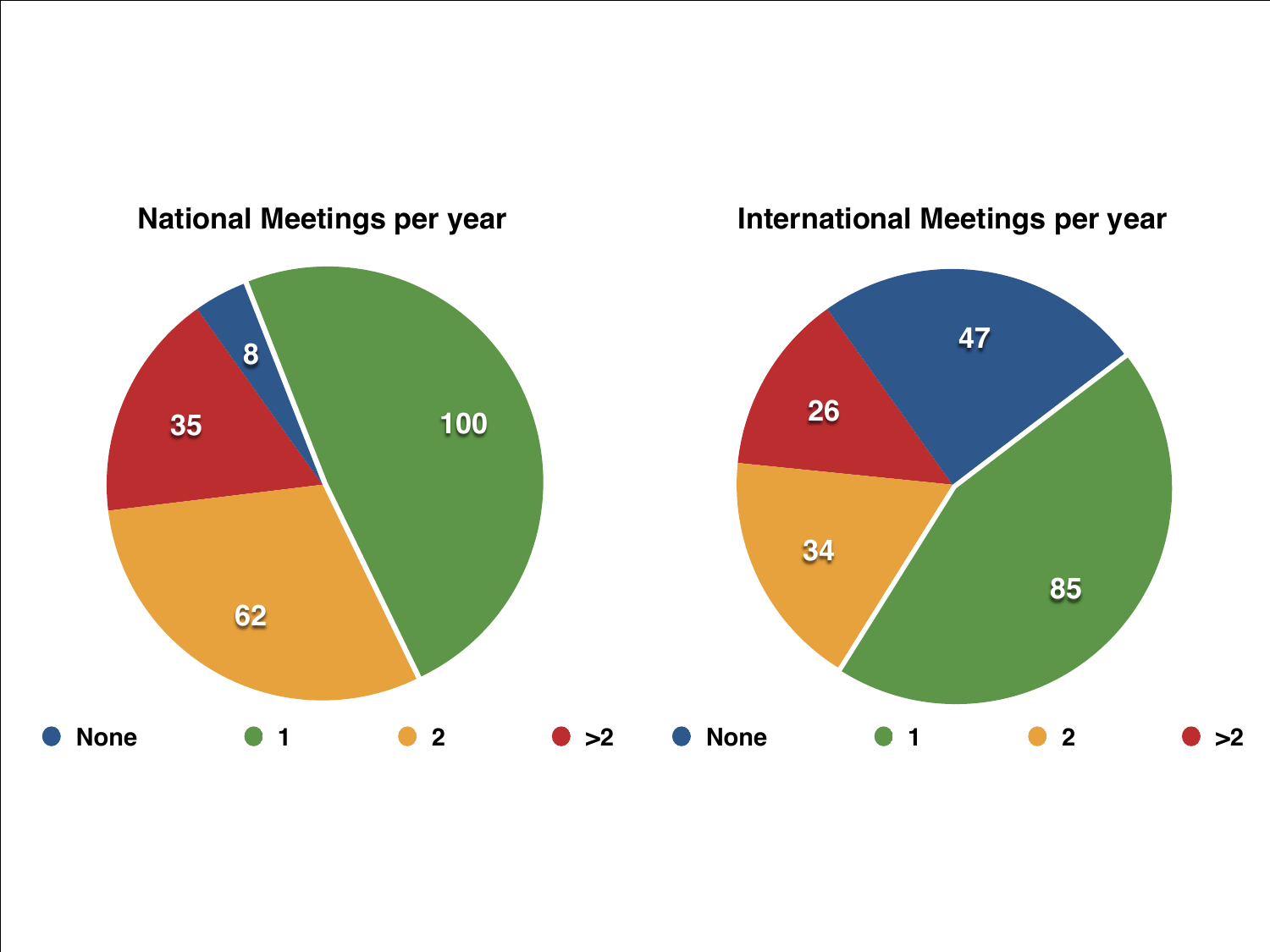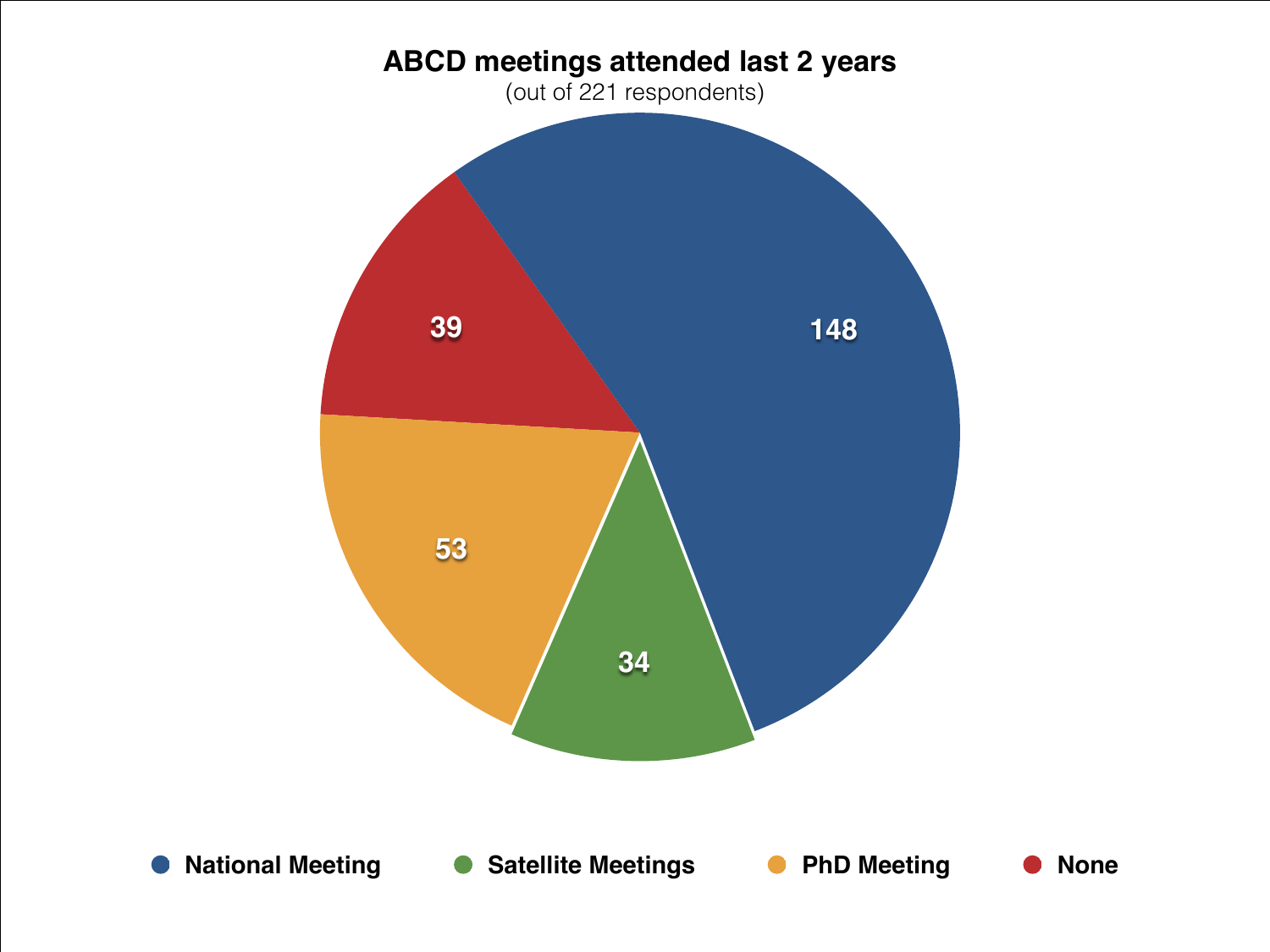#### **Satisfaction for current ABCD events**

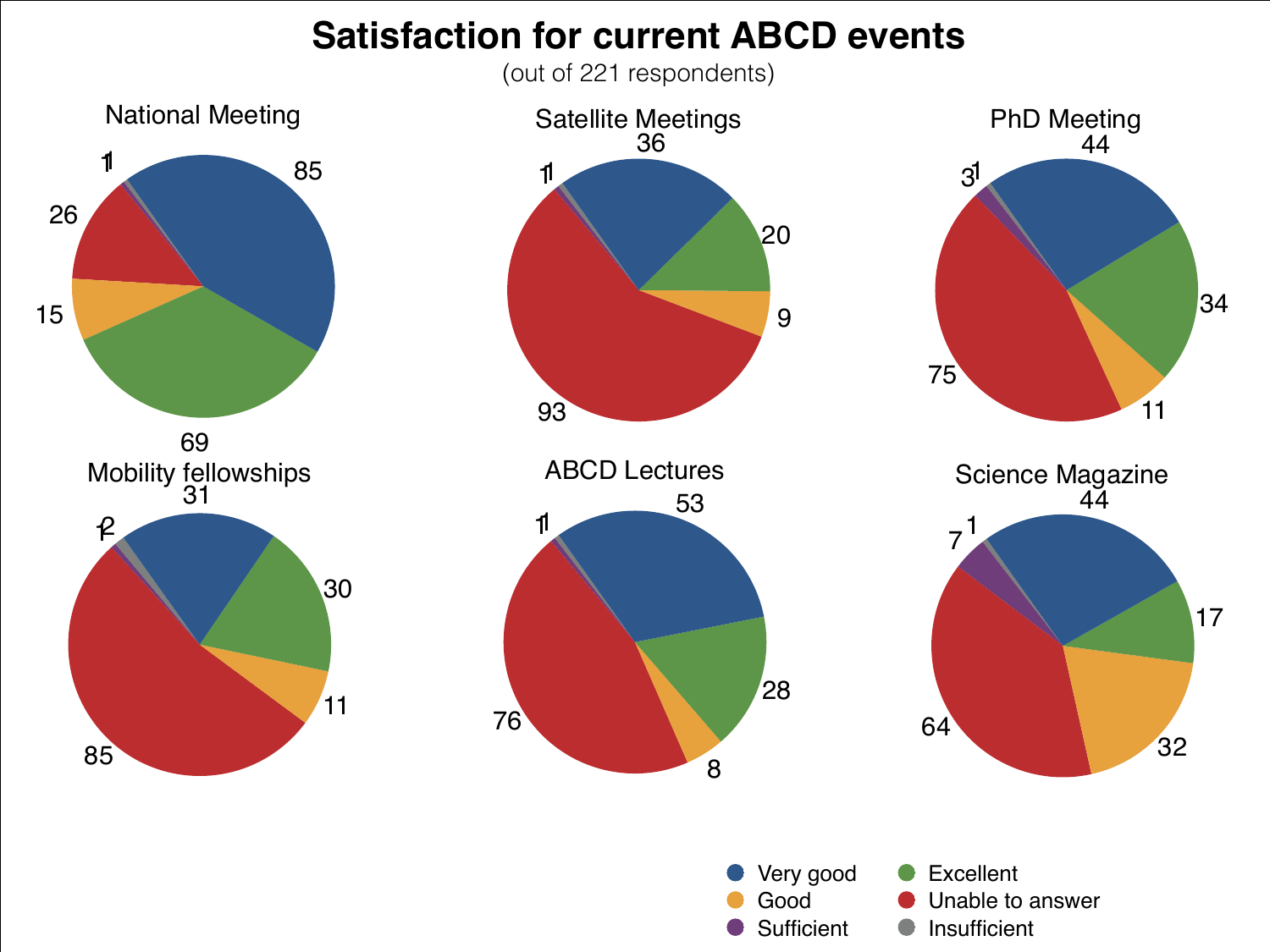#### **Satisfaction for future ABCD events**

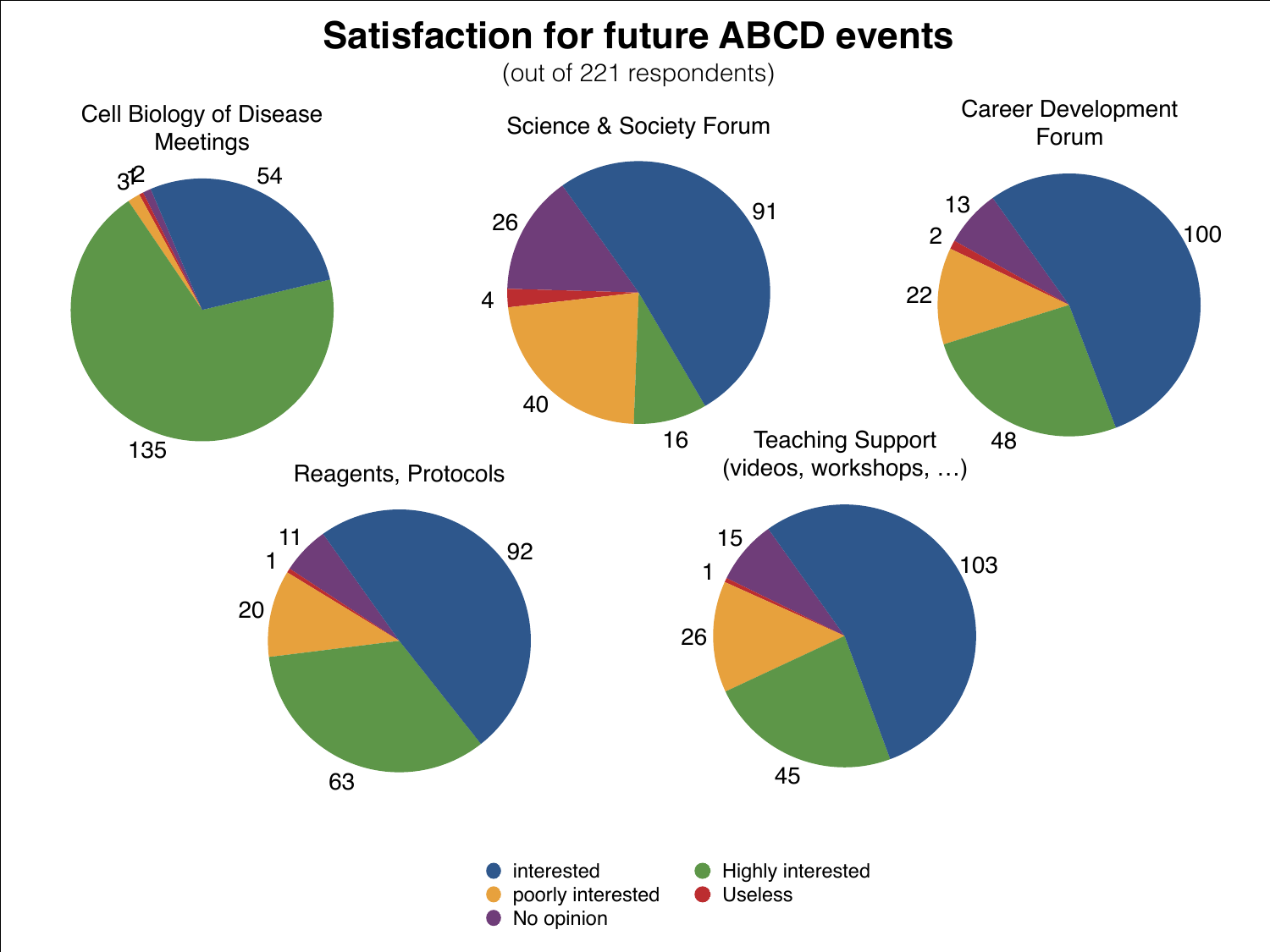**Internet Usage** (out of 221 respondents)

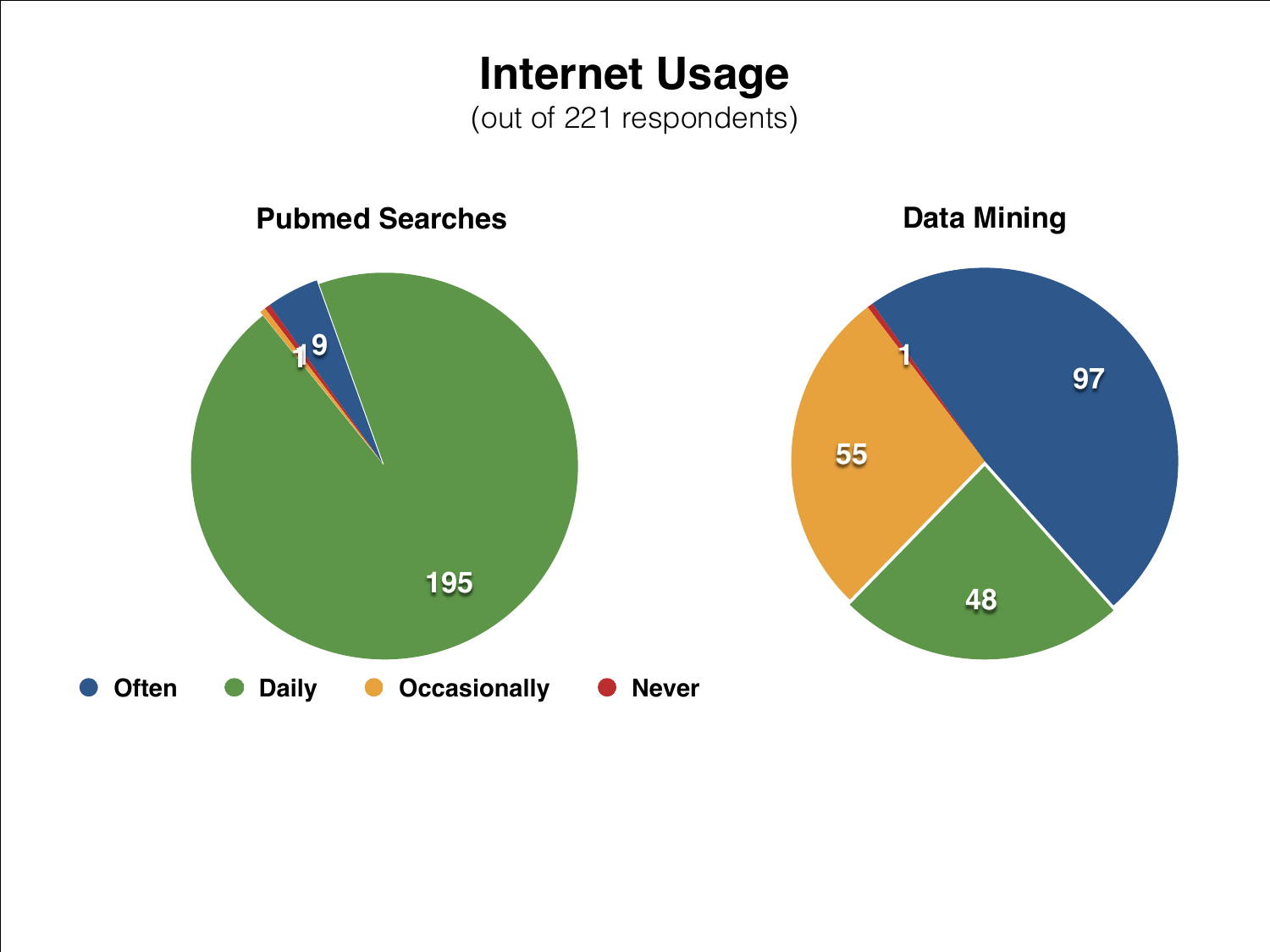**Internet Usage** (out of 221 respondents)